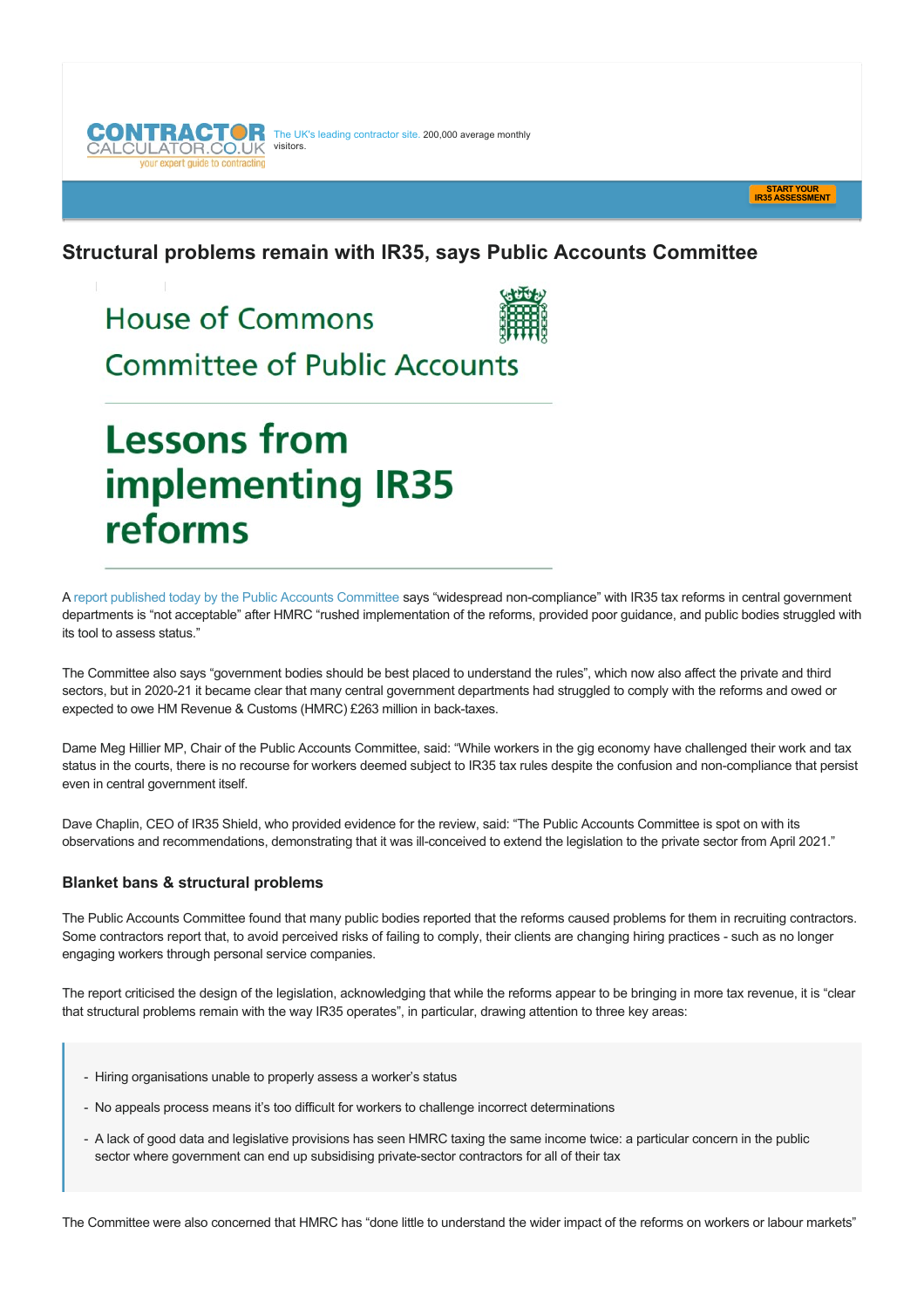or particular sectors and "underestimated the additional costs of implementing the reforms to hiring organisations". It claims to be unconvinced by such evidence but has not conducted its own research, making it "difficult to disaggregate the direct impact of the reforms from the effects of EU Exit and the COVID-19 pandemic".

## **Key observations and findings**

The PAC report main five damning observations:

- High levels of non-compliance in central government reflect poor implementation by HMRC and other government bodies
- Concerns that it is too difficult for workers to challenge incorrect status determinations.
- HMRC is not doing enough to understand the impact of the reforms on workers and labour markets
- PAC are not confident that HMRC works proactively to establish whether any sectors have been affected disproportionately by the reforms and why
- HMRC has not made a robust assessment of the additional costs of implementing the reforms

Chaplin says: "Firms are struggling to get status determinations right, and CEST is proving to be dangerous for firms – a hindrance, not a help. The disproportionate tax risk and double taxation issue has still not been resolved, and neither is there any independent appeals process for contractors who are not being treated fairly."

#### **Recommendations by the Committee**

The Committee made considerable recommendations, including:

"HMRC should develop robust estimates of non-compliance for the public sector as a whole and use this to identify areas where it can reduce the inherent challenge of complying with the reforms, for example by improving its guidance and tools. It should adopt a similar approach for the private sector as the reforms bed.

"HMRC should ensure there is a fast and independent process for contractors to resolve disputes over status determinations. As part of this, it should assess the extent to which workers are using existing appeals routes, and how well they are working.

"HMRC should conduct and publish specific research into the impacts of the IR35 reforms on contractors and labour markets, to check it is being applied as intended and not adversely affecting employment opportunities.

"HMRC should proactively identify and work with sectors that have been particularly affected to understand the challenges, establish how to address them and make it easier to comply.

"In light of actual experience, HMRC should produce and present to Parliament a cost-benefit analysis of the reforms that reflects the actual costs of compliance to HMRC itself, hiring organisations, workers, and others in the supply chain.

"HMRC should review how the system is working and whether it can be made more efficient and effective. In particular, it should develop solutions to address problems with how the IR35 rules work in practice, including ensuring that HMRC has the data it needs to accurately reflect each worker's tax position in cases of non-compliance; andHMRC does not end up taxing the same income twice, or unwittingly contributing to workers not paying their fair share in tax"

# **The future of off-payroll**

HMRC have been tasked by the Public Accounts Committee to conduct more detailed research and to report back to them in six months time.

PAC are clearly unimpressed with the handling of the off-payroll implementation. Hillier said: "After years of fiddling with these reforms and with central government spending hundreds of millions of pounds to cover tax for individuals wrongly assessed as selfemployed, the fundamental problems underlying UK taxation of work remain. It is now up to HMRC to demonstrate that the system can work fairly in the real world; to prove that it is correctly claiming revenues under the system and that the additional revenues raised are worth the costs and unintended consequences in the labour market."

Chaplin says: "Over the last 20+ years, there has been considerable misjudged and damaging legislation heaped on the contracting sector and the sensible option would be to go back to the drawing board and design a fair tax system that works fairly for everybody."